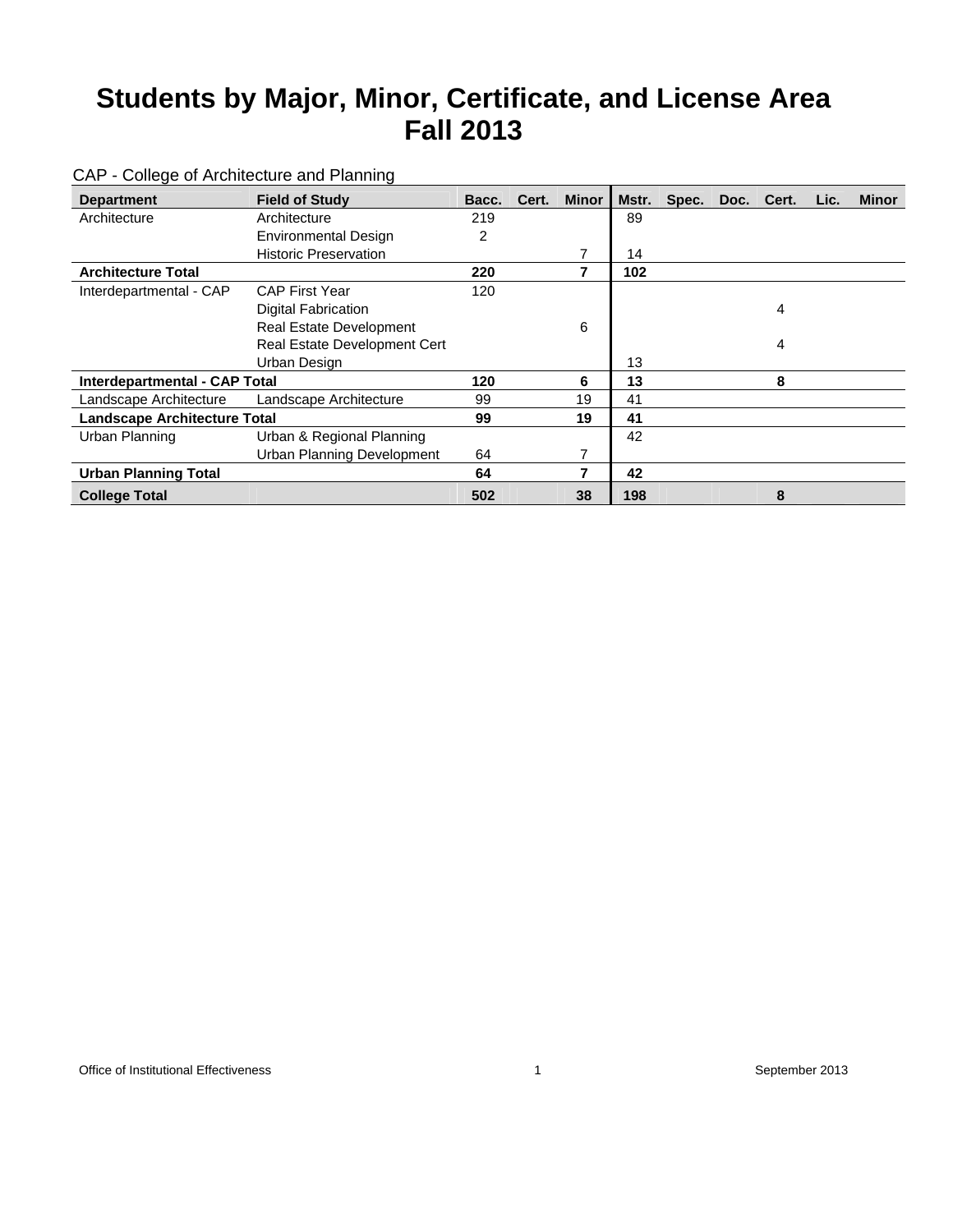### CAST - College of Applied Sciences and Technology

| <b>Department</b>                     | <b>Field of Study</b>               | Bacc.          | Cert.        | <b>Minor</b>   | Mstr.          | Doc. | Cert. | Lic.                    | <b>Minor</b> |
|---------------------------------------|-------------------------------------|----------------|--------------|----------------|----------------|------|-------|-------------------------|--------------|
| Family and Consumer Sciences          | <b>Dietetics</b>                    | 125            |              |                | 38             |      |       |                         |              |
|                                       | <b>Family and Consumer Sciences</b> | 715            |              | 17             | 13             |      |       |                         |              |
|                                       | Fashion                             |                |              | 57             |                |      |       |                         |              |
|                                       | Food Management                     |                |              | 17             |                |      |       |                         |              |
|                                       | Hospitality and Food Managmt        |                |              | 48             |                |      |       |                         |              |
|                                       | <b>Hospitality Management</b>       |                |              | $\overline{c}$ |                |      |       |                         |              |
|                                       | <b>Interior Design</b>              |                |              | 27             |                |      |       |                         |              |
|                                       | <b>Nutrition and Dietetics</b>      |                |              |                | $\overline{7}$ |      |       |                         |              |
|                                       | <b>Residential Property Managmt</b> |                |              | 40             |                |      |       |                         |              |
|                                       | Voc. Family and Con Sci, Teach      | 16             |              |                |                |      |       |                         |              |
| <b>Family and Consumer Sciences</b>   |                                     |                |              |                |                |      |       |                         |              |
| Total                                 |                                     | 856            |              | 203            | 58             |      |       |                         |              |
| Interdepartmental - CAST              | Apartment Management                |                | 2            |                |                |      |       |                         |              |
| <b>Interdepartmental - CAST Total</b> |                                     |                | $\mathbf{2}$ |                |                |      |       |                         |              |
| <b>Military Science</b>               | <b>Military Science</b>             |                |              | 47             |                |      |       |                         |              |
| <b>Military Science Total</b>         |                                     |                |              | 47             |                |      |       |                         |              |
| Nursing                               | Nursing                             | 404            |              |                | 398            | 18   |       |                         |              |
|                                       | Nursing - Nurs Prac (Family)        |                |              |                |                |      | 1     |                         |              |
|                                       | <b>Nursing Extended Education</b>   | $\overline{c}$ |              |                |                |      |       |                         |              |
|                                       | Post-MA Nur Pract Adult Ger         |                |              |                |                |      | 1     |                         |              |
|                                       | Post-MA Nurse Practitn              |                |              |                |                |      | 1     |                         |              |
|                                       | Pre-Nursing                         | 643            |              |                |                |      |       |                         |              |
|                                       | <b>School Services Nurse Lic</b>    |                |              |                |                |      |       | 1                       |              |
|                                       | School Svcs(School Nurse)           |                |              |                |                |      |       | 1                       |              |
| <b>Nursing Total</b>                  |                                     | 1049           |              |                | 398            | 18   | 3     | $\overline{\mathbf{2}}$ |              |
| Phys Ed, Sport, Exerc Sci             | <b>Adapted Physical Activity</b>    |                |              | 1              |                |      |       |                         |              |
|                                       | Aquatics                            |                |              | 3              |                |      |       |                         |              |
|                                       | Aquatics: Administration            |                |              | 8              |                |      |       |                         |              |
|                                       | Aquatics: Scuba                     |                |              | 14             |                |      |       |                         |              |
|                                       | Aquatics: Teaching                  |                |              | $\overline{7}$ |                |      |       |                         |              |
|                                       | <b>Athletic Training</b>            | 115            |              |                |                |      |       |                         |              |
|                                       | Coaching                            |                |              | $\mathbf{1}$   |                |      |       |                         |              |
|                                       | <b>Exercise Science</b>             | 419            |              |                | 46             |      |       |                         |              |
|                                       | <b>Human Bioenergetics</b>          |                |              |                |                | 10   |       |                         |              |
|                                       | Phys Ed (Sport Psyc) - Cognate      |                |              |                |                |      |       |                         | 1            |
|                                       | Phys Ed Sec for Health Sci          |                |              | $\overline{c}$ |                |      |       |                         |              |
|                                       | Phys Ed, Teaching                   | 59             |              |                |                |      |       |                         |              |
|                                       | <b>Physical Education</b>           |                |              |                | 63             |      |       | 4                       |              |
|                                       | Physical Education - Cognate        |                |              |                |                |      |       |                         | 3            |
|                                       | Pre-Physical Therapy                | 191            |              |                |                |      |       |                         |              |
|                                       | Sport Administration                | 240            |              |                |                |      |       |                         |              |
|                                       | Sports Administration Cognate       |                |              |                |                |      |       |                         | 1            |
|                                       | Sports Medicine                     |                |              | 36             |                |      |       |                         |              |
| Phys Ed, Sport, Exerc Sci Total       |                                     | 883            |              | 71             | 109            | 10   |       | 4                       | 5            |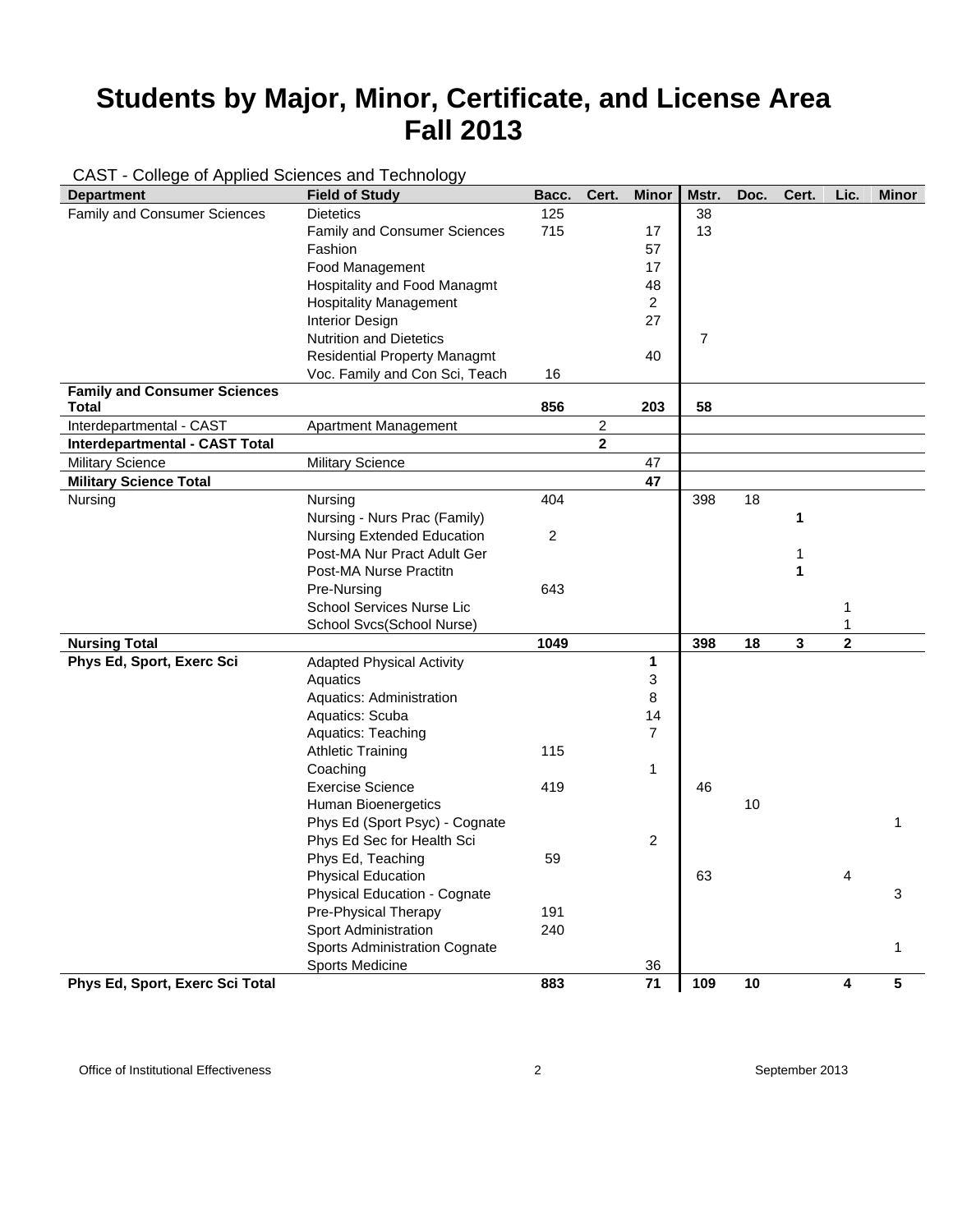| <b>Department</b>                     | <b>Field of Study</b>          | Bacc.          | Cert.          | <b>Minor</b>   | Mstr. | Doc. | Cert. | Lic. | <b>Minor</b>   |
|---------------------------------------|--------------------------------|----------------|----------------|----------------|-------|------|-------|------|----------------|
| Technology                            | Bus Admin (Graph Arts/IT Only) |                |                | 132            |       |      |       |      |                |
|                                       | Career & Tech Education        |                |                |                | 25    |      |       |      |                |
|                                       | <b>Computer Technology</b>     | 22             |                | 26             |       |      |       |      |                |
|                                       | <b>Construction Management</b> | 140            |                | 39             |       |      |       |      |                |
|                                       | Design Technology              |                |                | 9              |       |      |       |      |                |
|                                       | Digital Publishing             |                |                | 31             |       |      |       |      |                |
|                                       | <b>Graphic Arts Management</b> | 38             |                |                |       |      |       |      |                |
|                                       | <b>Graphic Arts Technology</b> |                |                | 25             |       |      |       |      |                |
|                                       | Industrial Leadership          |                |                | 7              |       |      |       |      |                |
|                                       | Industrial Tech: Marketing     |                |                |                |       |      |       |      |                |
|                                       | Industrial Technology          | 116            |                |                |       |      |       |      |                |
|                                       | Industry and Technology        | 19             |                |                |       |      |       |      |                |
|                                       | Manufacturing Engineering Tech | $\overline{7}$ |                |                |       |      |       |      |                |
|                                       | Occupatnal Safety Health Comp  |                |                | 2              |       |      |       |      |                |
|                                       | <b>Plastics Technology</b>     |                |                | 5              |       |      |       |      |                |
|                                       | Process Improvement            |                |                | 4              |       |      |       |      |                |
|                                       | Technology and Engineering Ed  | 1              |                |                |       |      |       |      |                |
|                                       | <b>Technology Education</b>    | 6              |                |                | 21    |      |       | 5    |                |
| <b>Technology Total</b>               |                                | 348            |                | 265            | 46    |      |       | 5    |                |
| <b>Wellness and Gerontology</b>       | <b>Applied Gerontology</b>     |                |                | $\overline{2}$ | 12    |      |       |      |                |
|                                       | Gerontology                    |                |                | 10             |       |      |       |      |                |
|                                       | Gerontology Certificate        |                |                |                |       |      | 3     |      |                |
|                                       | Wellness Management            |                |                |                | 13    |      |       |      |                |
|                                       | Wellness Management - Cognate  |                |                |                |       |      |       |      | 2              |
| <b>Wellness and Gerontology Total</b> |                                |                |                | 12             | 23    |      | 3     |      | $\mathbf 2$    |
| <b>College Total</b>                  |                                | 3129           | $\overline{2}$ | 590            | 634   | 28   | 6     | 11   | $\overline{7}$ |

### **CAST - College of Applied Sciences and Technology**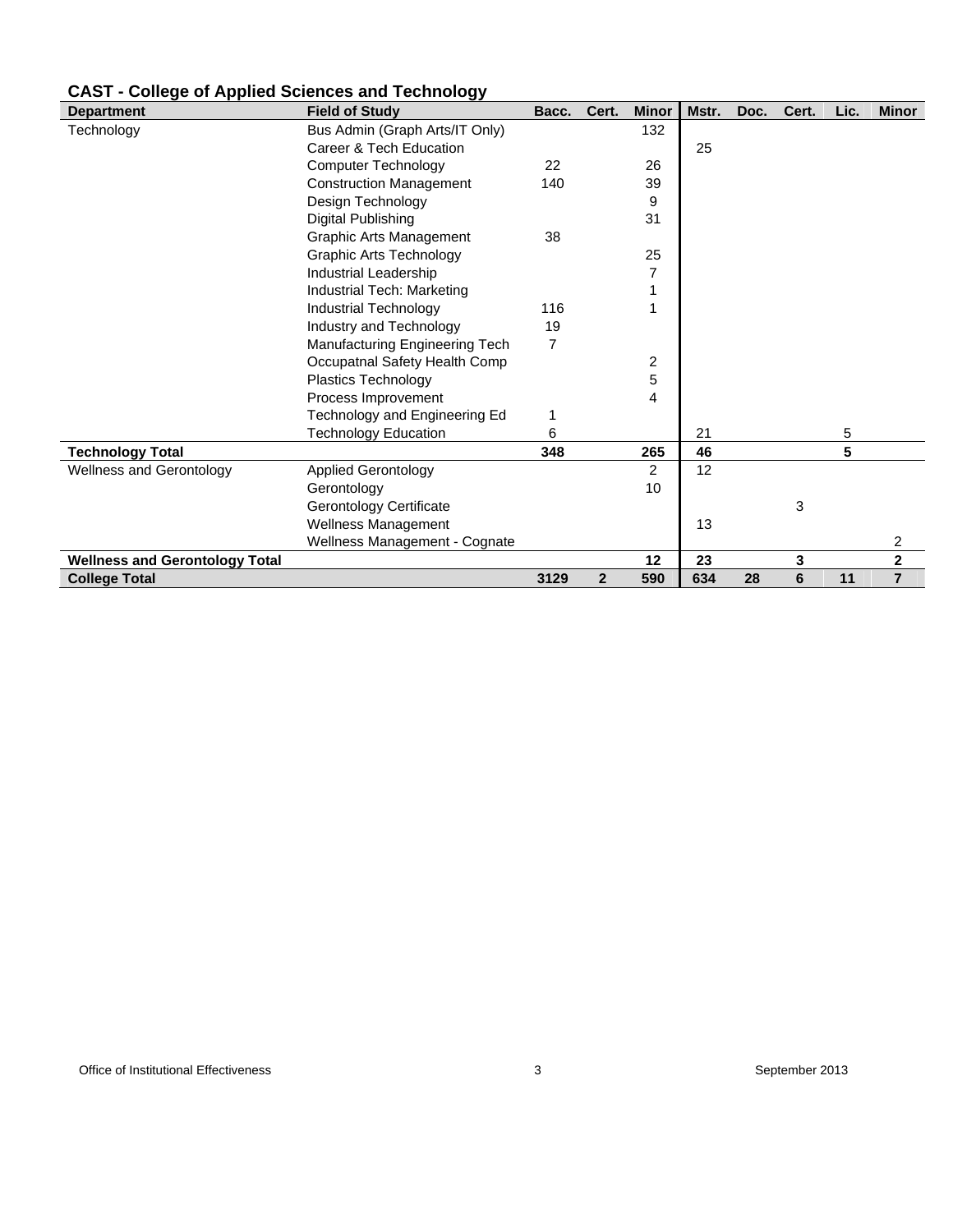| wood willior college or desirross<br><b>Department</b> | <b>Field of Study</b>                 | Assoc. | Bacc. | <b>Minor</b>   | Mstr. | Cert. | Lic.         | <b>Minor</b> |
|--------------------------------------------------------|---------------------------------------|--------|-------|----------------|-------|-------|--------------|--------------|
| Accounting                                             | Accounting                            |        | 231   |                | 19    |       |              |              |
| <b>Accounting Total</b>                                |                                       |        | 231   |                | 19    |       |              |              |
| Economics                                              | Economics                             |        | 68    | 56             |       |       |              |              |
|                                                        | <b>Mathematical Economics</b>         |        | 18    |                |       |       |              |              |
| <b>Economics Total</b>                                 |                                       |        | 84    | 56             |       |       |              |              |
| Finance and Insurance                                  | <b>Consumer Finance</b>               |        |       | 38             |       |       |              |              |
|                                                        | Finance                               |        | 124   | 12             |       |       |              |              |
|                                                        | <b>Financial Planning Investmts</b>   |        |       | 19             |       |       |              |              |
|                                                        | <b>Legal Studies in Business</b>      |        |       | 9              |       |       |              |              |
|                                                        | Risk Managmt and Insurance            |        | 32    | 24             |       |       |              |              |
| <b>Finance and Insurance Total</b>                     |                                       |        | 150   | 98             |       |       |              |              |
| Info Systems/Operatns Mangmt                           | Bus Info Tech for Bus Majors          |        |       | 1              |       |       |              |              |
|                                                        | Bus Info Tech, Non-Bus Majors         |        |       | 51             |       |       |              |              |
|                                                        | <b>Business Education</b>             |        |       |                | 12    |       | 1            |              |
|                                                        | <b>Business Marketing Education</b>   |        | 3     |                |       |       |              |              |
|                                                        | <b>Business Svc/Tech</b>              |        |       |                |       |       | $\mathbf{1}$ |              |
|                                                        | Info Systems, Non-Comp Sci            |        |       | 18             |       |       |              |              |
|                                                        | <b>Information Systems</b>            |        | 54    |                |       |       |              |              |
|                                                        | Logistics Supply Chain Managmt        |        | 10    |                |       |       |              |              |
|                                                        | <b>Operations Management</b>          |        |       | $\overline{2}$ |       |       |              |              |
|                                                        | <b>Operations Supply Chain Manag</b>  |        | 5     |                |       |       |              |              |
|                                                        | Six Sigma                             |        |       | 2              |       |       |              |              |
| <b>Info Systems/ Operatns</b>                          |                                       |        |       |                |       |       |              |              |
| <b>Mangmt Total</b>                                    |                                       |        | 71    | 73             | 12    |       | $\mathbf 2$  |              |
| Interdepartmental - MCOB                               | Business Admin. - Cognate             |        |       |                |       |       |              | 1            |
|                                                        | <b>Business Administration</b>        |        | 213   | 110            | 230   |       |              |              |
|                                                        | <b>Business Essentials</b>            |        |       |                |       | 1     |              |              |
|                                                        | <b>Business Essentials Certificat</b> |        |       |                |       | 27    |              |              |
|                                                        | Found of Bus for Actuarial Sci        |        |       | 29             |       |       |              |              |
|                                                        | Found of Busness (Non-Bus Maj)        |        |       | 63             |       |       |              | 1            |
|                                                        | Health Econ Policy Ad Cert            |        |       |                |       | 7     |              |              |
|                                                        | Info Systems Security Managmt         |        |       |                |       | 1     |              |              |
|                                                        | <b>International Business</b>         |        | 28    | 2              |       |       |              |              |
|                                                        | Pre-Business                          |        | 1333  |                |       |       |              |              |
|                                                        | Selling Sales Management              |        |       |                |       | 5     |              |              |
| Interdepartmental - MCOB<br><b>Total</b>               |                                       |        | 1574  | 204            | 230   | 41    |              | 2            |
|                                                        |                                       |        |       |                |       |       |              |              |

MCOB - Miller College of Business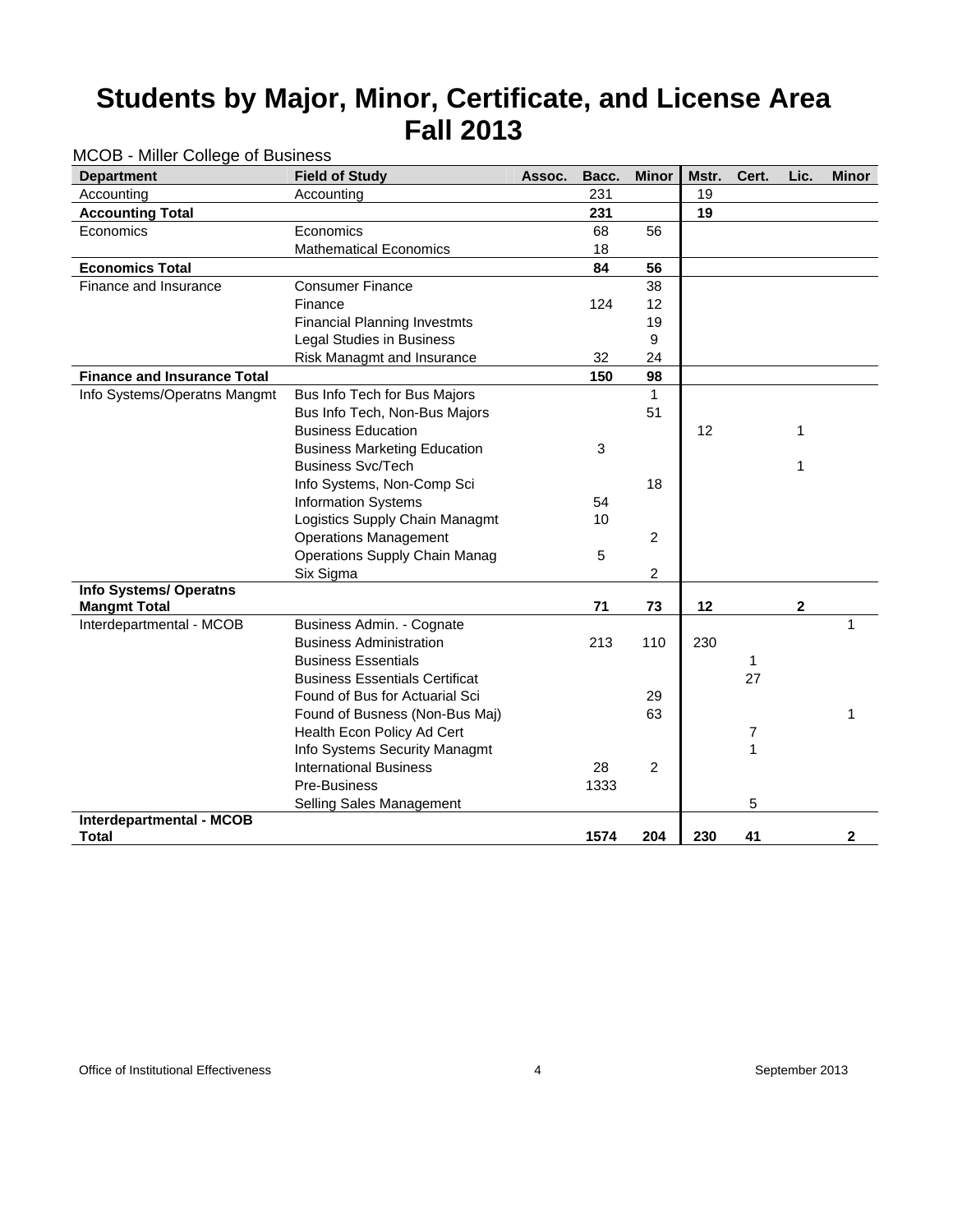#### **Department Field of Study Assoc. Bacc. Minor | Mstr. Cert. Lic. Minor | Mstr. Cert. Lic. Minor** Marketing and Management Business Admin Management 6 Business Administration 23 Entrepreneurial Management 15 Entrepreneurship 23 Entrepreneurship for Bus Major 40 Entrepreneurship Non Bus Maj 120 Foundations of Management 176 Gen Foundations of Business **4** and  $\overline{a}$  **4** and  $\overline{a}$  **4** and  $\overline{a}$  **4** and  $\overline{a}$  **4** and  $\overline{a}$  **4** and  $\overline{a}$  **4** and  $\overline{a}$  **4** and  $\overline{a}$  **4** and  $\overline{a}$  **4** and  $\overline{a}$  **4** and  $\overline{a}$  **4** and Human Resource Management 41 Management 1 Marketing 134 185 Professional Selling 30 16 **Marketing and Management Total 29 242 537 4 College Total 29 2273 941 261 41 2 6**

### MCOB - Miller College of Business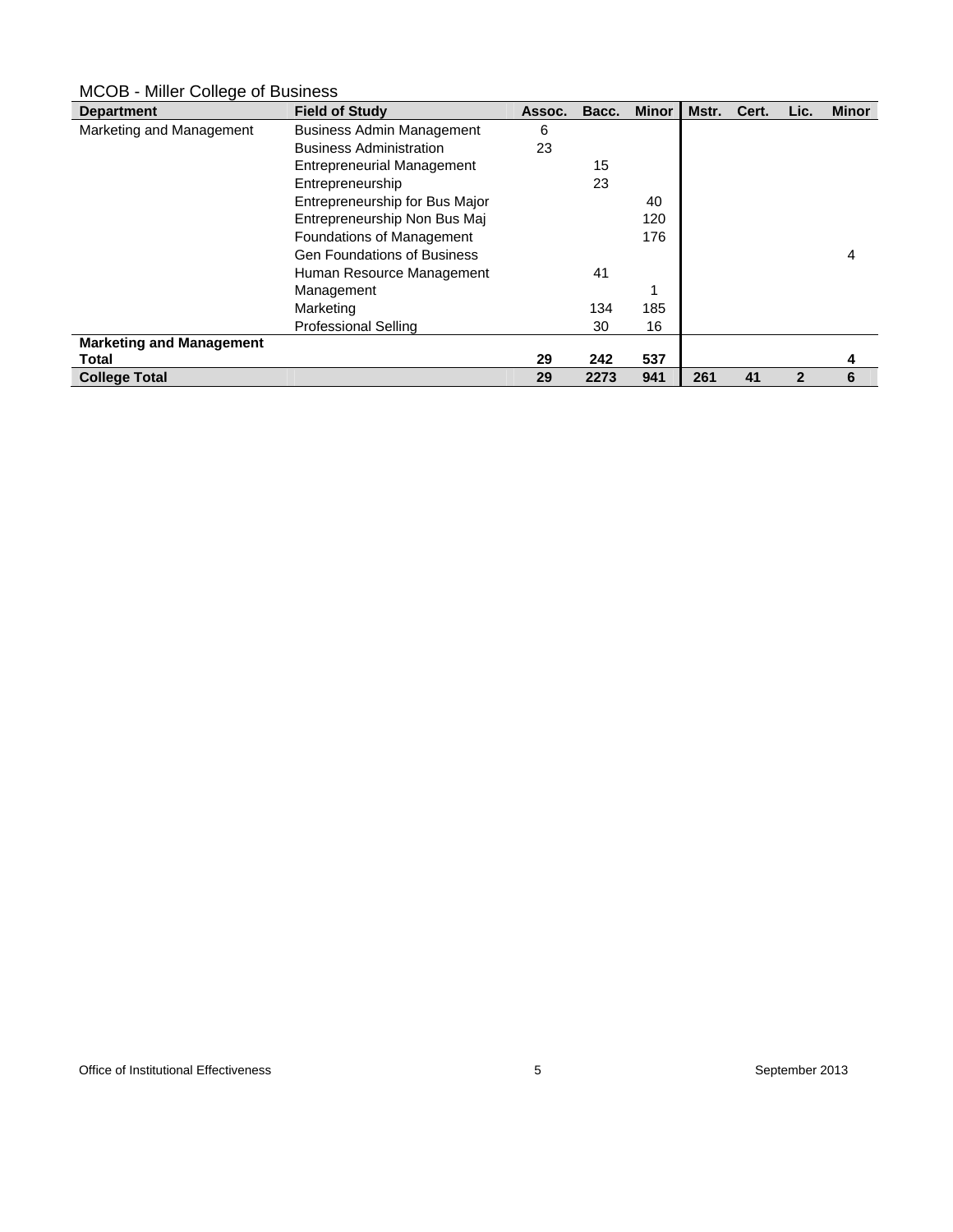| <b>Department</b>                  | <b>Field of Study</b>             | Bacc. | Cert.          | <b>Minor</b> | Mstr. | Cert.          | Lic. | <b>Minor</b> |
|------------------------------------|-----------------------------------|-------|----------------|--------------|-------|----------------|------|--------------|
| <b>Communication Studies</b>       | Campaign Communication            |       |                | 12           |       |                |      |              |
|                                    | Communication Stud. - Cognate     |       |                |              |       |                |      | 1            |
|                                    | <b>Communication Studies</b>      | 207   |                | 79           | 28    |                |      |              |
|                                    | Organizational Communication      |       |                | 15           |       |                |      |              |
| <b>Communication Studies Total</b> |                                   | 207   |                | 105          | 28    |                |      | 1            |
| Info, Comm Sciences                | Info Comm Technology Cert         |       |                |              |       | $\overline{2}$ |      |              |
|                                    | Info Comm Technology Certifica    |       |                |              |       | $\overline{c}$ |      |              |
|                                    | Info Communication Sciences       |       |                |              | 63    |                |      |              |
| Info, Comm Sciences Total          |                                   |       |                |              | 63    | 4              |      |              |
| Interdepartmental - CCIM           | Digital Media                     |       |                | 55           |       |                |      |              |
| Interdepartmental - CCIM Total     |                                   |       |                | 55           |       |                |      |              |
| Journalism                         | Advertising                       | 164   |                |              |       |                |      |              |
|                                    | Digital Storytelling              |       |                |              | 17    |                |      |              |
|                                    | Emerging Media Journalism Cert    |       | $\overline{c}$ |              |       |                |      |              |
|                                    | Journalism                        | 496   |                | 1            | 11    |                |      |              |
|                                    | Journalism, Teaching              | 9     |                |              |       |                | 1    |              |
|                                    | Journalistic Visual Prsntation    |       | 7              |              |       |                |      |              |
|                                    | Pre-Advertising                   | 5     |                |              |       |                |      |              |
|                                    | Pre-Journalism                    | 9     |                |              |       |                |      |              |
|                                    | <b>Pre-Public Relations</b>       | 10    |                |              |       |                |      |              |
|                                    | Pub Rel Corporate Cert            |       |                |              |       | 10             |      |              |
|                                    | <b>Public Relations</b>           | 275   |                |              | 40    |                |      |              |
|                                    | <b>Public Relations Cert</b>      |       |                |              |       | 1              |      |              |
|                                    | <b>Public Relations Education</b> |       |                |              |       |                |      |              |
| <b>Journalism Total</b>            |                                   | 948   | 9              | 1            | 68    | 12             | 1    |              |
| Telecommunications                 | Film and Television Studies       |       |                | 10           |       |                |      |              |
|                                    | Film Minor                        |       |                | 1            |       |                |      |              |
|                                    | Film/Screenwriting                |       |                | 18           |       |                |      |              |
|                                    | Pre-Telecommunications            | 438   |                | 35           |       |                |      |              |
|                                    | Telecommunications                | 736   |                | 23           | 8     |                |      |              |
| <b>Telecommunications Total</b>    |                                   | 1173  |                | 85           | 8     |                |      |              |
| <b>College Total</b>               |                                   | 2019  | 9              | 244          | 167   | 16             | 1    | 1            |

CCIM - College of Communication, Information, and Media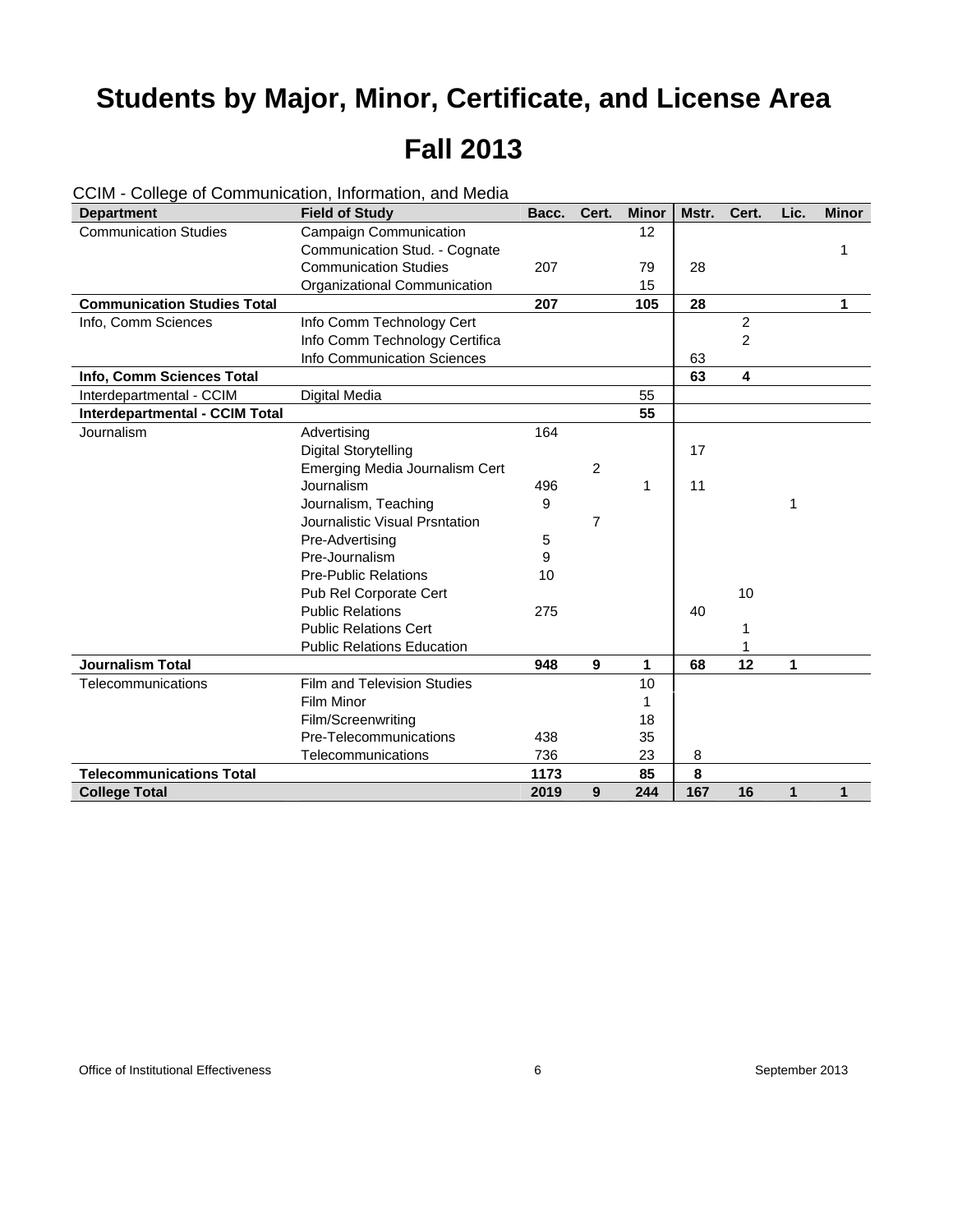### **Fall 2013**

| <b>Department</b>              | <b>Field of Study</b>          | Bacc.          | Cert. | <b>Minor</b>     | Mstr.          | Doc. | Cert.            | Lic. | <b>Minor</b> |
|--------------------------------|--------------------------------|----------------|-------|------------------|----------------|------|------------------|------|--------------|
| Art                            | Art                            | 370            |       |                  |                |      |                  |      |              |
|                                | <b>Art History</b>             |                |       | 25               |                |      |                  |      |              |
|                                | Pre-Art                        | 96             |       |                  |                |      |                  |      |              |
|                                | Pre-Art, Teaching              | 4              |       |                  |                |      |                  |      |              |
|                                | Studio Art                     |                |       | 6                |                |      |                  |      |              |
|                                | <b>Visual Arts</b>             |                |       |                  | 9              |      |                  |      |              |
|                                | Visual Arts Studio             |                |       |                  | $\overline{4}$ |      |                  |      |              |
|                                | Visual Arts, Teaching          | 30             |       |                  |                |      |                  | 1    |              |
| <b>Art Total</b>               |                                | 499            |       | 31               | 13             |      |                  | 1    |              |
| Music                          | Artist's Diploma               |                |       |                  | $\mathbf{1}$   |      | 9                |      |              |
|                                | Instr. and Gen. Music Ed, Teac | 115            |       |                  |                |      |                  | 2    |              |
|                                | Jazz/Commercial Music          |                |       | 1                |                |      |                  |      |              |
|                                | Music                          |                |       |                  | 42             | 47   |                  |      |              |
|                                | <b>Music Composition</b>       | 23             |       |                  |                |      |                  |      |              |
|                                | <b>Music History</b>           |                |       | 1                |                |      |                  |      |              |
|                                | <b>Music Media Production</b>  | 109            |       |                  |                |      |                  |      |              |
|                                | Music Performance Guitar       | $\overline{c}$ |       |                  |                |      |                  |      |              |
|                                | Music Performance Organ        | $\mathbf{1}$   |       |                  |                |      |                  |      |              |
|                                | Music Performance Piano        | 9              |       |                  |                |      |                  |      |              |
|                                | Music Performance Symph Instru | 44             |       |                  |                |      |                  |      |              |
|                                | Music Performance Voice        | 26             |       |                  |                |      |                  |      |              |
|                                | Music Technology               | 4              |       |                  |                |      |                  |      |              |
|                                | <b>Music Theory</b>            |                |       | 4                |                |      |                  |      |              |
|                                | Music: Jazz/Commercial         |                |       | $\boldsymbol{9}$ |                |      |                  |      |              |
|                                | Music: Piano                   |                |       | 6                |                |      |                  |      |              |
|                                | Music: Sacred, Organ           |                |       | $\mathbf{1}$     |                |      |                  |      |              |
|                                | Music: Sacred, Voice           |                |       | $\overline{2}$   |                |      |                  |      |              |
|                                | Music: Symphnc Insts or Guitar |                |       | 18               |                |      |                  |      |              |
|                                | Music: Voice                   |                |       | 18               |                |      |                  |      |              |
|                                | Piano                          |                |       | $\mathbf{1}$     |                |      |                  |      |              |
|                                | Symphonic Instruments          | 1              |       |                  |                |      |                  |      |              |
|                                | Vocal and Gen. Music Ed., Teac | 53             |       |                  |                |      |                  | 2    |              |
| <b>Music Total</b>             |                                | 370            |       | 58               | 43             | 47   | $\boldsymbol{9}$ | 4    |              |
| Theatre and Dance              | Dance                          | 46             |       | 33               |                |      |                  |      |              |
|                                | Dance, Dance Studies           |                |       | 8                |                |      |                  |      |              |
|                                | Dance, Musical Theatre Dance   |                |       | 19               |                |      |                  |      |              |
|                                | Dance, Performance             |                |       | 18               |                |      |                  |      |              |
|                                | <b>Technical Theatre</b>       |                |       | 22               |                |      |                  |      |              |
|                                | Theatre                        | 318            |       | 44               |                |      |                  |      |              |
|                                | Theatre, Teaching              | 47             |       |                  |                |      |                  |      |              |
| <b>Theatre and Dance Total</b> |                                | 404            |       | 143              |                |      |                  |      |              |
| <b>College Total</b>           |                                | 1267           |       | 232              | 56             | 47   | 9                | 5    |              |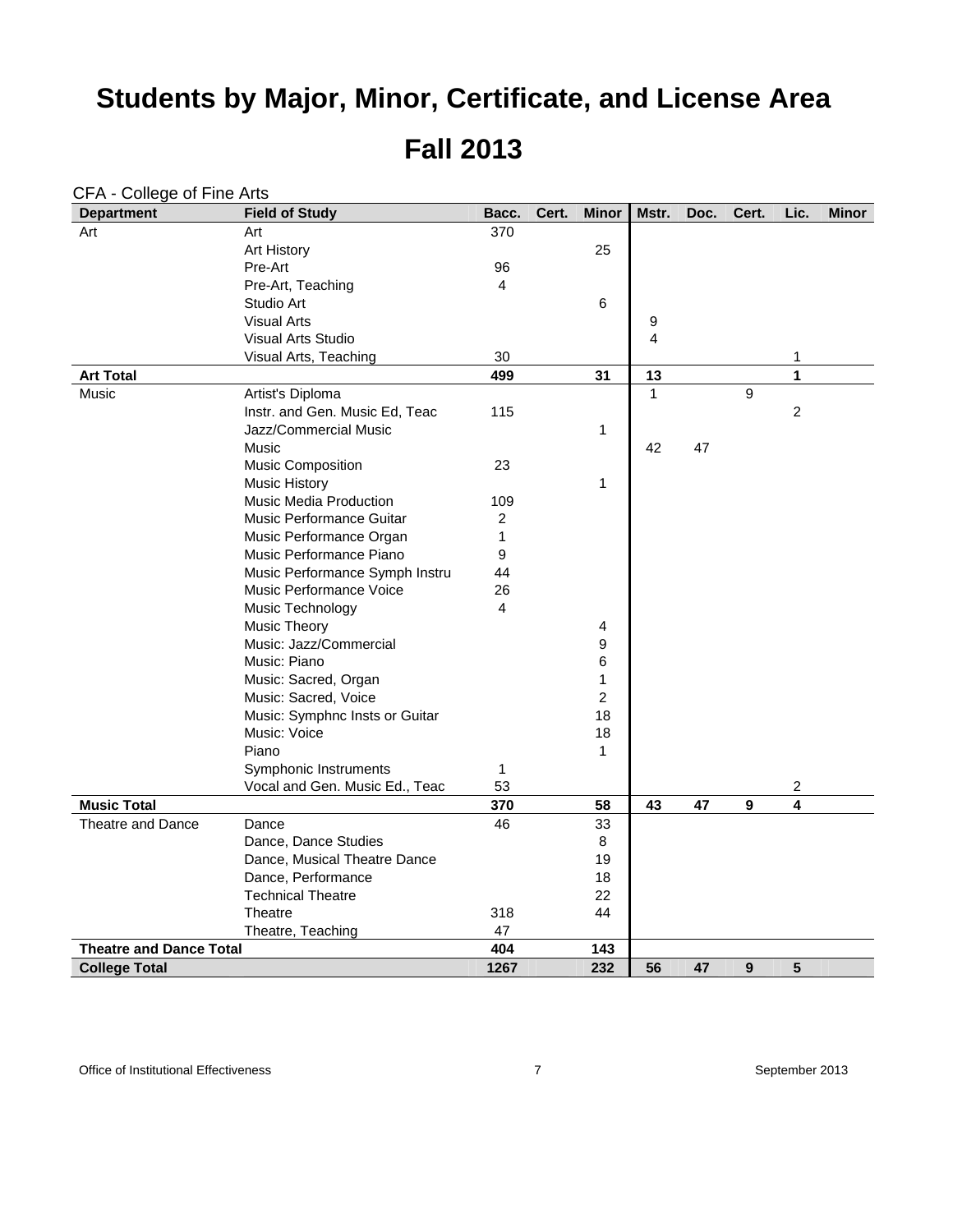| <b>Department</b>                | <b>Field of Study</b>            | Assoc. | Bacc. | Cert.          | <b>Minor</b>   | Mstr. | Doc. | Cert. | Lic. | <b>Minor</b>   |
|----------------------------------|----------------------------------|--------|-------|----------------|----------------|-------|------|-------|------|----------------|
| Anthropology                     | Anthropology                     |        | 86    |                | 41             | 27    |      |       |      |                |
|                                  | Anthropology - Cognate           |        |       |                |                |       |      |       |      | 2              |
| <b>Anthropology Total</b>        |                                  |        | 86    |                | 41             | 27    |      |       |      | $\overline{2}$ |
| Biology                          | <b>Biological Sciences</b>       |        |       |                | $\overline{4}$ |       |      |       |      |                |
|                                  | Biology                          |        | 566   |                | 41             | 43    |      |       |      |                |
|                                  | Biology - Cognate                |        |       |                |                |       |      |       |      | $\overline{c}$ |
|                                  | Biology: Ex. Physlgy - Cognate   |        |       |                |                |       |      |       |      | $\overline{2}$ |
|                                  | Biotechnology                    |        |       | 5              |                |       |      | 16    |      |                |
|                                  | <b>Medical Technology</b>        |        | 39    |                |                |       |      |       |      |                |
|                                  | Pre-Chiropractic                 |        | 16    |                |                |       |      |       |      |                |
|                                  | Predental Hygiene                |        | 15    |                |                |       |      |       |      |                |
|                                  | <b>Predental Preparation</b>     |        | 54    |                |                |       |      |       |      |                |
|                                  | <b>Premedical Preparation</b>    |        | 258   |                |                |       |      |       |      |                |
|                                  | Pre-Optometry                    |        | 16    |                |                |       |      |       |      |                |
|                                  | Pre-Pharmacy                     |        | 53    |                |                |       |      |       |      |                |
|                                  | Pre-Physician's Assistant        |        | 44    |                |                |       |      |       |      |                |
|                                  | Pre-Veterinary                   |        | 50    |                |                |       |      |       |      |                |
| <b>Biology Total</b>             |                                  |        | 935   | 5              | 45             | 43    |      | 16    |      | 4              |
| Chemistry                        | <b>Chemical Technology</b>       | 1      |       |                |                |       |      |       |      |                |
|                                  | Chemistry                        |        | 159   |                | 97             | 18    |      |       |      |                |
|                                  | Chemistry - Cognate              |        |       |                |                |       |      |       |      | $\overline{c}$ |
|                                  | Chemistry, Teaching              |        | 12    |                |                |       |      |       |      |                |
| <b>Chemistry Total</b>           |                                  | 1      | 169   |                | 97             | 18    |      |       |      | $\mathbf{2}$   |
| <b>Computer Science</b>          | <b>Computer Applications</b>     |        |       |                | 3              |       |      |       |      |                |
|                                  | <b>Computer Science</b>          |        | 301   |                | 42             | 36    |      |       |      |                |
|                                  | <b>Computer Security</b>         |        |       |                | 10             |       |      |       |      |                |
|                                  | <b>Foundations Computer Sys</b>  |        |       |                | 1              |       |      |       |      |                |
|                                  | Web Applications Cert            |        |       | 3              |                |       |      |       |      |                |
|                                  | Web Technology                   |        |       |                | 1              |       |      |       |      |                |
| <b>Computer Science Total</b>    |                                  |        | 301   | 3              | 56             | 36    |      |       |      |                |
| Criminal Justice/Criminology     | Corrections                      |        |       | $\mathfrak{p}$ |                |       |      |       |      |                |
|                                  | Criminal Justice and Criminology | 12     | 517   |                | 141            | 3     |      | 1     |      |                |
|                                  | <b>Digital Forensics</b>         |        |       |                | 74             |       |      |       |      |                |
| <b>Criminal</b>                  |                                  |        |       |                |                |       |      |       |      |                |
| <b>Justice/Criminology Total</b> |                                  | 12     | 517   | 2              | 214            | 3     |      | 1     |      |                |

CSH - College of Sciences and Humanities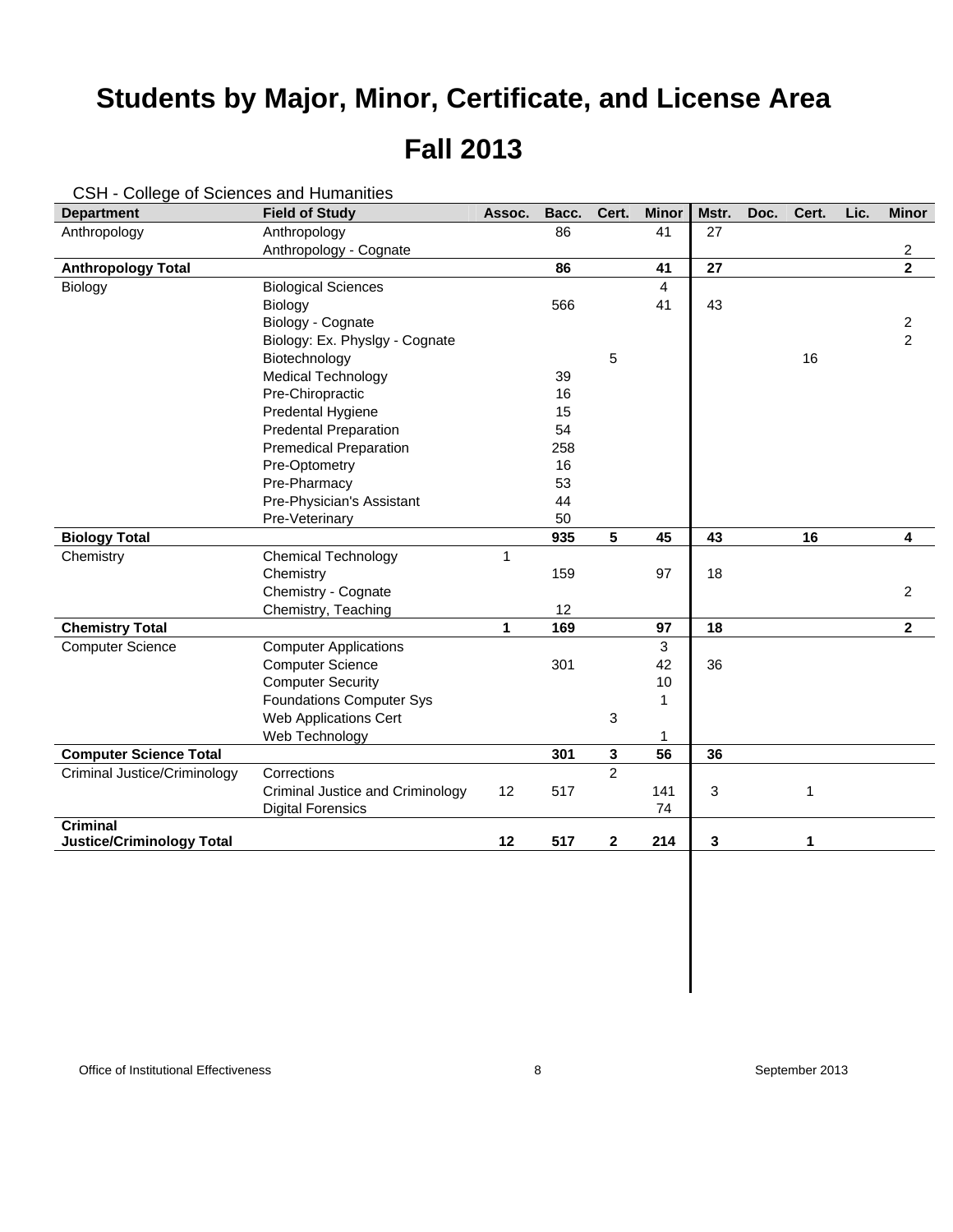### **CSH - College of Sciences and Humanities**

| <b>Department</b>       | <b>Field of Study</b>               | Assoc. | Bacc.          | Cert.        | <b>Minor</b> | Mstr.          | Doc. | Cert. | Lic.                    | <b>Minor</b>            |
|-------------------------|-------------------------------------|--------|----------------|--------------|--------------|----------------|------|-------|-------------------------|-------------------------|
| English                 | <b>Creative Writing</b>             |        |                |              | 94           |                |      |       |                         |                         |
|                         | Eng As Second Language              |        |                |              | 23           |                |      |       |                         |                         |
|                         | English                             |        | 244            |              |              | 23             | 42   |       |                         |                         |
|                         | English as a Second Lang            |        |                |              | 1            |                |      |       |                         |                         |
|                         | English as New Lang Ed Lic          |        |                |              |              |                |      |       | 6                       |                         |
|                         | English Lang. Arts Teaching         |        | 148            |              |              |                |      |       |                         |                         |
|                         | English/Language Arts               |        |                |              |              |                |      |       | 4                       |                         |
|                         | Humanities                          |        |                |              | 1            |                |      |       |                         |                         |
|                         | Linguistics                         |        |                |              | 16           | 3              |      |       |                         |                         |
|                         | Literature                          |        |                |              | 21           |                |      |       |                         |                         |
|                         | <b>Professional Writing</b>         |        |                |              | 28           |                |      |       |                         |                         |
|                         | Teachg Eng Spkrs of Other Lang      |        |                |              |              | 7              |      |       |                         |                         |
|                         | Teachg Eng Spkrs OL and Lings       |        |                |              |              | 9              |      |       |                         |                         |
| <b>English Total</b>    |                                     |        | 392            |              | 181          | 42             | 42   |       | 10                      |                         |
| Geography               | Geography                           |        | 146            |              | 15           | 8              |      |       |                         |                         |
|                         | Geography - Cognate                 |        |                |              |              |                |      |       |                         |                         |
|                         | GIScience                           |        |                |              | 8            |                |      |       |                         |                         |
|                         | <b>Operat Meterolgy Climatology</b> |        |                |              | 8            |                |      |       |                         |                         |
|                         | <b>Travel and Tourism</b>           |        |                |              | 15           |                |      |       |                         |                         |
| <b>Geography Total</b>  |                                     |        | 146            |              | 46           | 8              |      |       |                         | $\mathbf 2$             |
| Geology                 | Earth Science                       |        | $\overline{7}$ |              |              |                |      |       |                         |                         |
|                         | Earth Space Science                 |        | 1              |              |              |                |      |       |                         |                         |
|                         | Earth Space Science, Teaching       |        | 11             |              |              |                |      |       |                         |                         |
|                         | <b>Environmental Geology</b>        |        |                |              | 3            |                |      |       |                         |                         |
|                         | Geology                             |        | 28             |              | 9            | 11             |      |       |                         |                         |
|                         | Geology - Cognate                   |        |                |              |              |                |      |       |                         | 2                       |
| <b>Geology Total</b>    |                                     |        | 46             |              | 12           | 11             |      |       |                         | $\overline{\mathbf{2}}$ |
| History                 | History                             |        | 156            |              | 112          | 25             |      |       |                         |                         |
|                         | History, Teaching                   |        | 1              |              |              | 1              |      |       |                         |                         |
|                         | History: Pre-Grad School Optn       |        |                |              | 1            |                |      |       |                         |                         |
| <b>History Total</b>    |                                     |        | 157            |              | 113          | 26             |      |       |                         |                         |
| Interdepartmental - CSH | Earth Space Science License         |        |                |              |              |                |      |       | 1                       |                         |
|                         | <b>Environmental Science</b>        |        |                |              |              |                | 10   |       |                         |                         |
|                         | <b>Legal Studies</b>                |        | 90             |              |              |                |      |       |                         |                         |
|                         | Life Sciences, Teaching             |        | 17             |              |              |                |      |       | 5                       |                         |
|                         | Phys Science, Tching, 74-75 cr      |        | 4              |              |              |                |      |       |                         |                         |
|                         | Science                             |        |                |              |              |                | 4    |       |                         |                         |
|                         | Science and Entrepreneurship        |        |                | 3            |              |                |      |       |                         |                         |
|                         | Science Ed Chem License             |        |                |              |              |                |      |       | $\overline{\mathbf{c}}$ |                         |
|                         | Science Education                   |        |                |              |              | $\overline{7}$ | 3    |       |                         |                         |
|                         | Social Studies Ed License           |        |                |              |              |                |      |       | 2                       |                         |
|                         | Social Studies, Teaching            |        | 150            |              |              |                |      |       | $\mathbf{1}$            |                         |
| Interdepartmental - CSH |                                     |        |                |              |              |                |      |       |                         |                         |
| <b>Total</b>            |                                     |        | 261            | $\mathbf{3}$ |              | $\overline{7}$ | 17   |       | 9                       |                         |
|                         |                                     |        |                |              |              |                |      |       |                         |                         |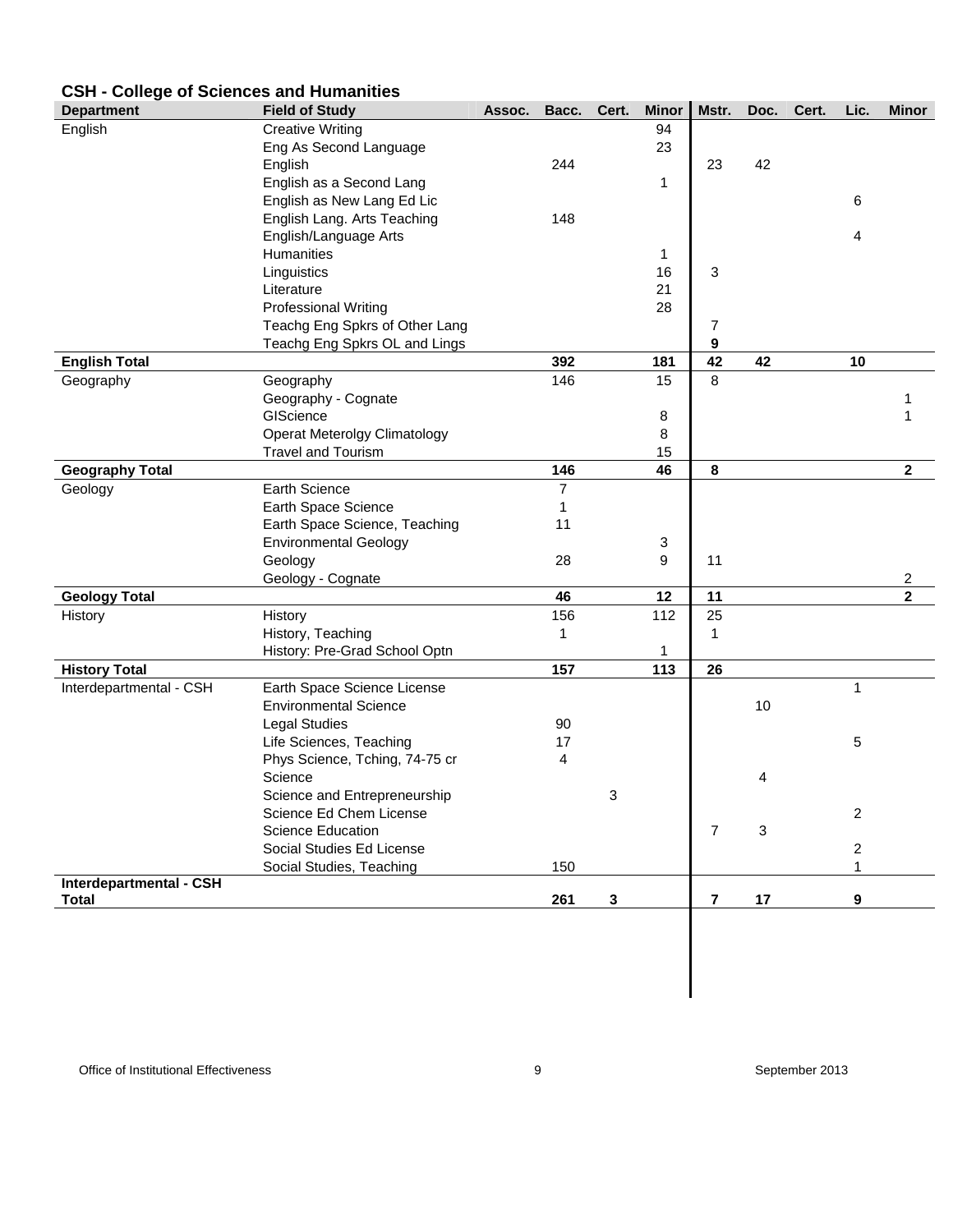#### **Department Field of Study Assoc. Bacc. Cert. Minor Mstr. Doc. Cert. Lic. Minor** Mathematical Sciences Actuarial Science 114 114 33 Elem Math Tch Lsh Cert 5 Jr. Hi/Mid Schl: Mathematics 2 Mathematical Sciences 33 24 14 Mathematics 3 Mathematics - Cognate 1 and 1 and 1 and 1 and 1 and 1 and 1 and 1 and 1 and 1 and 1 and 1 and 1 and 1 and 1 and 1 and 1 and 1 and 1 and 1 and 1 and 1 and 1 and 1 and 1 and 1 and 1 and 1 and 1 and 1 and 1 and 1 and 1 and 1 Mathematics Ed License 7 and 2008 and 2009 and 2009 and 2009 and 2009 and 2009 and 2009 and 2009 and 2009 and 2009 and 2009 and 2009 and 2009 and 2009 and 2009 and 2009 and 2009 and 2009 and 2009 and 2009 and 2009 and 2009 Mathematics, Teaching 83 18 Mid Sch/Jr High Math License 13 Sec School Math, Teaching 1 Statistics 24 **Mathematical Sciences Total 230 42 86 5 7 1**  Modern Languages and Classics Chinese 27 Classical Culture 14 19 Classical Languages 5 French 66 and 50 and 50 and 50 and 50 and 50 and 50 and 50 and 50 and 50 and 50 and 50 and 50 and 50 and 50 and 50 and 50 and 50 and 50 and 50 and 50 and 50 and 50 and 50 and 50 and 50 and 50 and 50 and 50 and 50 and 50 an German 22 70 2 Greek 22 Japanese 69 55 1 Latin 7 Latin-American Studies 1 Spanish 81 361 1 Teachg Maj Foregn Lang: German 7 Teachg Maj Forgn Lang: French 13 Teachg Maj Forgn Lang: Latin 1 Teachg Maj Forgn Lang: Spanish 26 Teachg Maj Forgn Lang:Japanese 11 **Modern Languages and Classics Total 265 595 4**  Natural Resrces/Environ Mangmt Emergency Mgt Homelnd Sec 1 62 62 2 Environmental Management 9 Environmental Policy **1** and 1 Environmental Science 1 and 1 and 1 and 1 and 1 and 1 and 1 and 1 and 1 and 1 and 1 and 1 and 1 and 1 and 1 and 1 and 1 and 1 and 1 and 1 and 1 and 1 and 1 and 1 and 1 and 1 and 1 and 1 and 1 and 1 and 1 and 1 and 1 and 1 International Resource Managmt 5 Nat Res Studies Option 1 Natural Res - Cognate 1999 and 2009 and 2009 and 2009 and 2009 and 2009 and 2009 and 2009 and 2009 and 2009 and 2009 and 2009 and 2009 and 2009 and 2009 and 2009 and 2009 and 2009 and 2009 and 2009 and 2009 and 2009 and 20 Natural Resources 1 16 Natural Resrces Environ Manag 106 2 14 **Natural Resrces/Environ Mangmt Total 109 109 109 109 109 109 109 109 109 11** 2 1 Philosophy/Religious Studies Philosophy 31 21 Religious Studies **10** 8 **Philosophy/Religious Studies Total 40 29**

#### **CSH - College of Sciences and Humanities**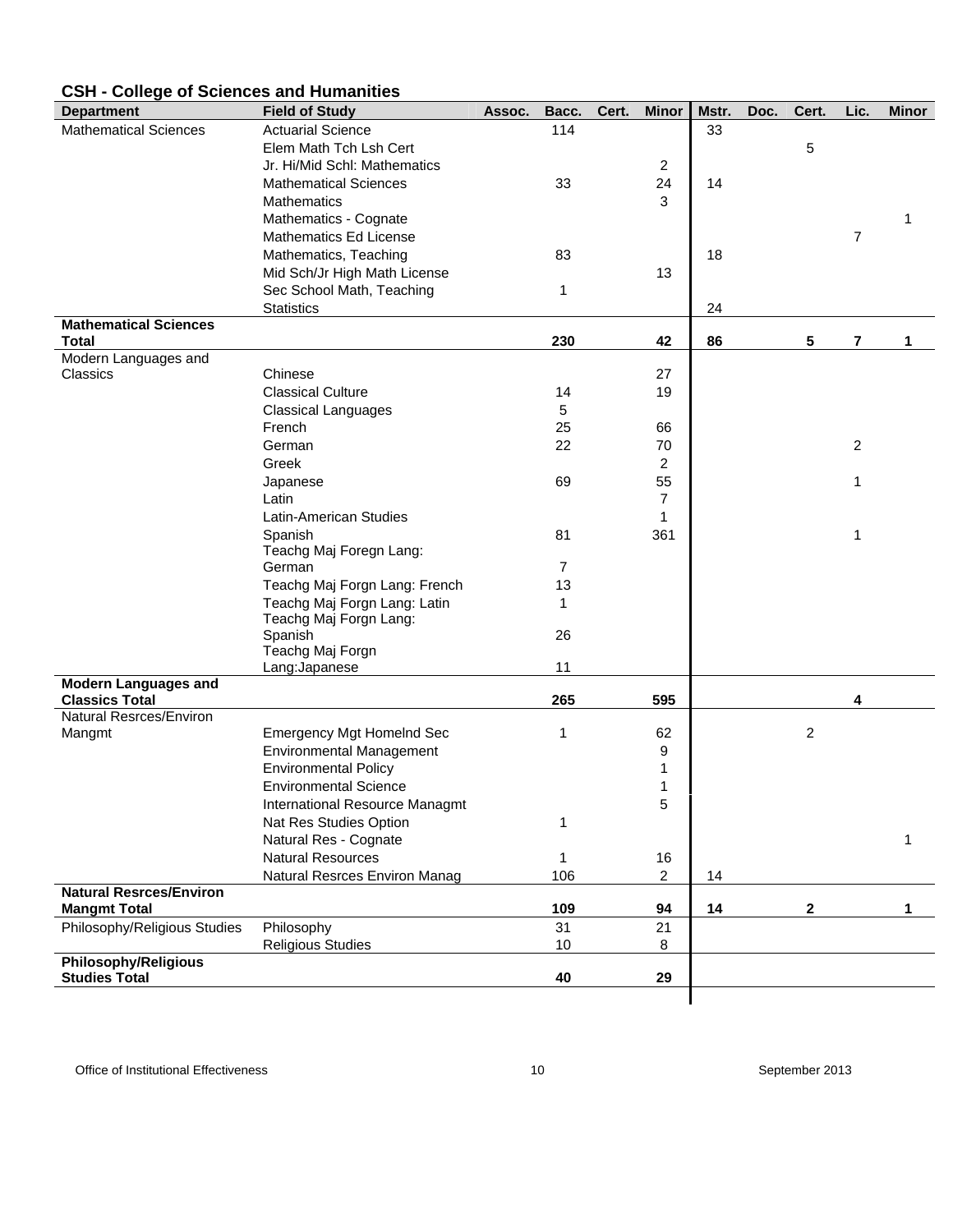| <b>Department</b>                       | <b>Field of Study</b>              | Assoc. | Bacc.          | Cert. | <b>Minor</b>            | Mstr.      | Doc. | Cert. | Lic.         | <b>Minor</b> |
|-----------------------------------------|------------------------------------|--------|----------------|-------|-------------------------|------------|------|-------|--------------|--------------|
| Physics and Astronomy                   | Applied Phycs, Electronics         |        |                |       | 7                       |            |      |       |              |              |
|                                         | Applied Phycs, Nanoscience         |        |                |       | 1                       |            |      |       |              |              |
|                                         | Astronomy                          |        |                |       | 1                       |            |      |       |              |              |
|                                         | Astrophysics                       |        |                |       | 3                       |            |      |       |              |              |
|                                         | Introductory Astronomy             |        |                |       | 5                       |            |      |       |              |              |
|                                         | Physics                            |        | 39             |       | 3                       | 21         |      |       |              |              |
|                                         | Physics Teaching                   |        | $\overline{c}$ |       |                         |            |      |       | 2            |              |
|                                         | Pre-Engineering Preparation        |        | 33             |       |                         |            |      |       |              |              |
| <b>Physics and Astronomy Total</b>      |                                    |        | 72             |       | 20                      | 21         |      |       | $\mathbf{2}$ |              |
| Physiology/Health Science               | Community Health Education         |        |                |       | 3                       |            |      |       |              |              |
|                                         | <b>Environmental Health</b>        |        |                |       | $\overline{\mathbf{c}}$ |            |      |       |              |              |
|                                         | <b>Health Science</b>              |        | 111            |       | 2                       |            |      |       |              |              |
|                                         | <b>Health Science License</b>      |        |                |       |                         |            |      |       | 2            |              |
|                                         | Physiology                         |        |                |       | 6                       | 24         |      |       |              |              |
|                                         | Physiology - Cognate               |        |                |       |                         |            |      |       |              | 5            |
|                                         | <b>Public Health</b>               |        |                |       | 22                      |            |      |       |              |              |
|                                         | Public Health Ed Cert              |        |                |       |                         |            |      | 1     |              |              |
|                                         | <b>Radiation Therapy</b>           | 35     |                |       |                         |            |      |       |              |              |
|                                         | Radiography                        | 81     |                |       |                         |            |      |       |              |              |
|                                         | Respiratory Therapy                |        | 50             |       |                         |            |      |       |              |              |
|                                         | School Health Ed., Teaching        |        | 26             |       |                         |            |      |       |              |              |
| <b>Physiology/Health Science Total</b>  |                                    | 111    | 186            |       | 34                      | 24         |      | 1     | $\mathbf 2$  | 5            |
| <b>Political Science</b>                | <b>Legal Studies</b>               |        | $\overline{2}$ |       |                         |            |      |       |              |              |
|                                         | <b>Political Science</b>           |        | 133            |       | 70                      | 9          |      |       |              |              |
|                                         | Prelaw                             |        | 63             |       |                         | 1          |      |       |              |              |
|                                         | Prelaw Nondegree                   |        | 55             |       |                         |            |      |       |              |              |
|                                         | <b>Public Administration</b>       |        |                |       |                         | 15         |      |       |              |              |
| <b>Political Science Total</b>          |                                    |        | 229            |       | 70                      | 24         |      |       |              |              |
| <b>Psychological Sciences</b>           | <b>Clinical Psychology</b>         |        |                |       |                         | 15         |      |       |              |              |
|                                         | <b>Cognitive Social Process</b>    |        |                |       |                         | 14         |      |       |              |              |
|                                         | Cognitive/Social Proc. - Cogna     |        |                |       |                         |            |      |       |              | 1            |
|                                         | Psychology                         |        | 703            |       | 246                     |            |      |       |              |              |
| <b>Psychological Sciences Total</b>     |                                    |        | 703            |       | 246                     | 29         |      |       |              | 1            |
| Social Work                             | Social Work                        |        | 241            |       | 82                      |            |      |       |              |              |
| <b>Social Work Total</b>                |                                    |        | 241            |       | 82                      |            |      |       |              |              |
| Sociology                               | <b>Institutional Research Cert</b> |        |                | 1     |                         |            |      | 9     |              |              |
|                                         | Sociology                          |        | 68             |       | 213                     | 23         |      |       |              |              |
| <b>Sociology Total</b>                  |                                    |        | 68             | 1     | $\overline{213}$        | 23         |      | 9     |              |              |
| Speech Pathology/Audiology              | Audiology                          |        |                |       |                         |            | 27   |       |              |              |
|                                         | <b>Preaudiology Preparation</b>    |        | 17             |       |                         |            |      |       |              |              |
|                                         | Speech Language Pathology          |        | 321            |       |                         | 87         |      |       |              |              |
|                                         | Speech Pathology                   |        |                |       |                         | $\sqrt{2}$ |      |       |              |              |
|                                         | Speech Pathology - Cognate         |        |                |       |                         |            |      |       |              | 1            |
|                                         | Speech Pathology Audiology         |        |                |       | 2                       |            |      |       |              |              |
| <b>Speech Pathology/Audiology Total</b> |                                    |        | 338            |       | $\overline{\mathbf{2}}$ | 89         | 27   |       |              | 1            |
| Women and Gender Studies                | Women and Gender Studies           |        | 6              |       |                         |            |      |       |              |              |
|                                         | <b>Women's Studies</b>             |        |                |       | 19                      |            |      |       |              |              |
| <b>Women and Gender Studies Total</b>   |                                    |        | 6              |       | 19                      |            |      |       |              |              |
| <b>College Total</b>                    |                                    | 123    | 5117           | 14    | 1995                    | 524        | 86   | 34    | 32           | 15           |

### **CSH - College of Sciences and Humanities**

Office of Institutional Effectiveness and the Control of Institutional Effectiveness and the September 2013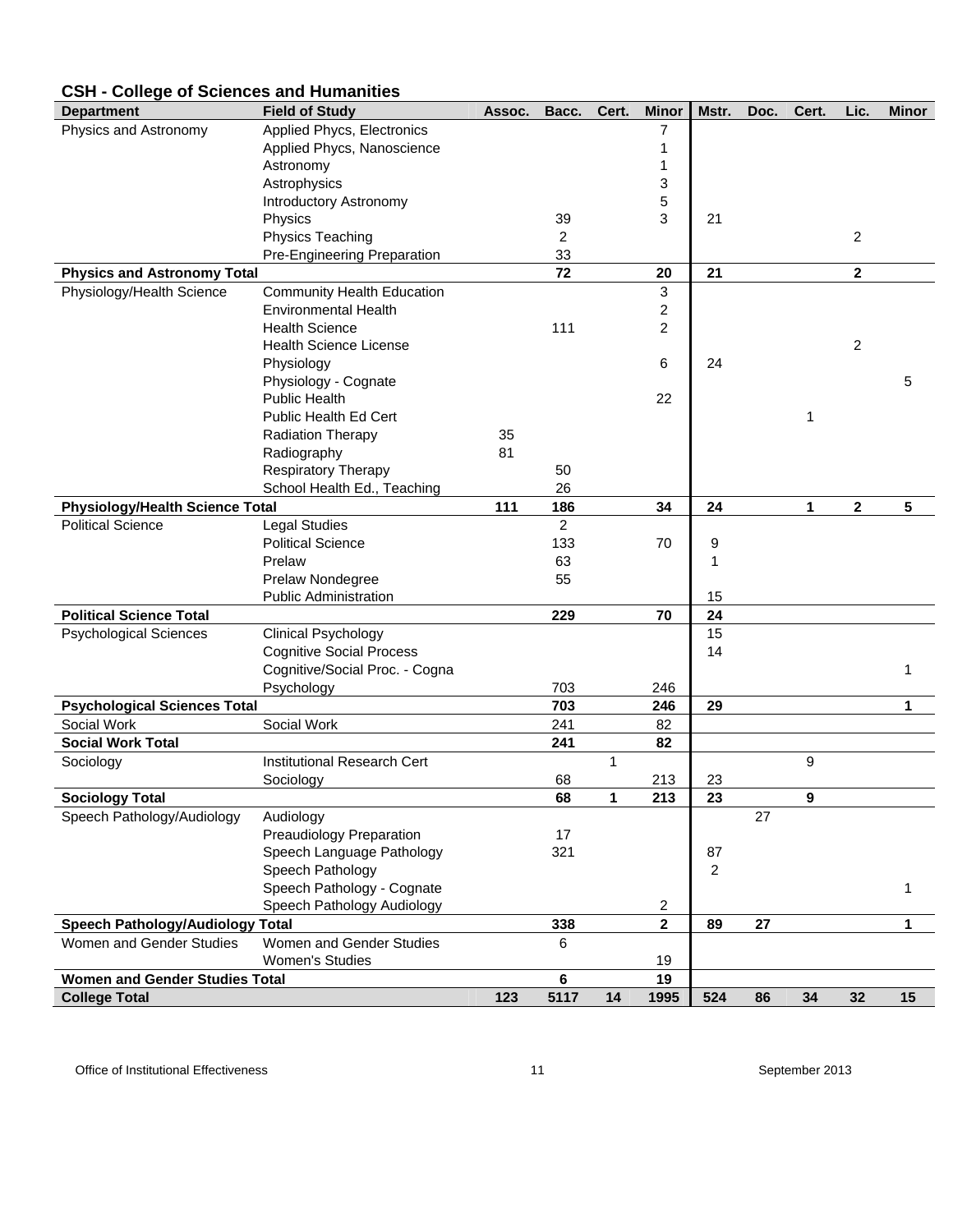### TC - Teachers College

| <b>Department</b>                   | <b>Field of Study</b>             | Bacc. | <b>Minor</b> | Mstr.          | Spec. | Doc. | Cert. | Lic.           | <b>Minor</b>   |
|-------------------------------------|-----------------------------------|-------|--------------|----------------|-------|------|-------|----------------|----------------|
| <b>Counseling Psychology</b>        | Counseling                        |       |              | 1              |       |      |       |                | 6              |
|                                     | Counseling - Cognate              |       |              |                |       |      |       |                | 8              |
|                                     | <b>Counseling Psychology</b>      |       | 1            | 82             |       | 48   |       |                |                |
|                                     | Couples & Fam. Couns.-            |       |              |                |       |      |       |                |                |
|                                     | Cognate                           |       |              |                |       |      |       |                | 6              |
|                                     | Diversity in Couns. - Cognate     |       |              |                |       |      |       |                | 4              |
|                                     | Health Psychology - Cognate       |       |              |                |       |      |       |                | 4              |
|                                     | Identity Leadsp Develp Cert       |       |              |                |       |      | 1     |                |                |
|                                     | Interpersonal Relations 1         |       | 82           |                |       |      |       |                |                |
|                                     | Interpersonal Relations 2         |       | 264          |                |       |      |       |                |                |
|                                     | Psychological Asses. - Cognate    |       |              |                |       |      |       |                | 5              |
|                                     | Rehab Counseling-Cognate          |       |              |                |       |      |       |                | 1              |
|                                     | <b>School Counseling</b>          |       |              | $\overline{2}$ |       |      |       |                |                |
|                                     | School Counselor License          |       |              |                |       |      |       | 4              |                |
|                                     | School Serv Sch Couns Lic         |       |              |                |       |      |       | $\overline{c}$ |                |
|                                     | Soc. Justice in Coun. - Cognat    |       |              |                |       |      |       |                | $\overline{c}$ |
|                                     | Social Psych - Cognate            |       |              |                |       |      |       |                | 3              |
|                                     | Social Psych Clin Mentl Hlth      |       |              | $\overline{7}$ |       |      |       |                |                |
|                                     | Social Psychology                 |       |              | 13             |       |      |       |                |                |
|                                     | Vocational Psychology - Cognat    |       |              |                |       |      |       |                | 1              |
| <b>Counseling Psychology Total</b>  |                                   |       | 346          | 102            |       | 48   | 1     | 6              | 40             |
| <b>Educational Leadership</b>       | <b>Bldg Level Admin Prin</b>      |       |              |                |       |      |       | 190            |                |
|                                     | Charter School Leadership         |       |              |                |       |      | 13    |                |                |
|                                     | Dir Curr Inst p-12 License        |       |              |                |       |      |       | 8              |                |
|                                     | Dist Adm Superint Lic             |       |              |                |       |      |       | 24             |                |
|                                     | Distrct Admin(Dir Career/Tch)     |       |              |                |       |      |       | 5              |                |
|                                     | Educational Ad, Teaching          |       |              |                |       | 1    |       |                |                |
|                                     | <b>Educational Administration</b> |       |              | 269            |       | 42   |       |                |                |
|                                     | Reading License                   |       |              |                |       |      |       | 9              |                |
|                                     | <b>Reading Specialist</b>         |       |              |                |       |      |       | 4              |                |
|                                     | <b>School Superintendency</b>     |       |              |                | 30    |      |       |                |                |
|                                     | Secondary Ed Admin Superv Lic     |       |              |                |       |      |       | 1              |                |
|                                     | Superintendent License            |       |              |                |       |      |       | 3              |                |
| <b>Educational Leadership Total</b> |                                   |       |              | 269            | 30    | 43   | 13    | 237            |                |
|                                     |                                   |       |              |                |       |      |       |                |                |
|                                     |                                   |       |              |                |       |      |       |                |                |
|                                     |                                   |       |              |                |       |      |       |                |                |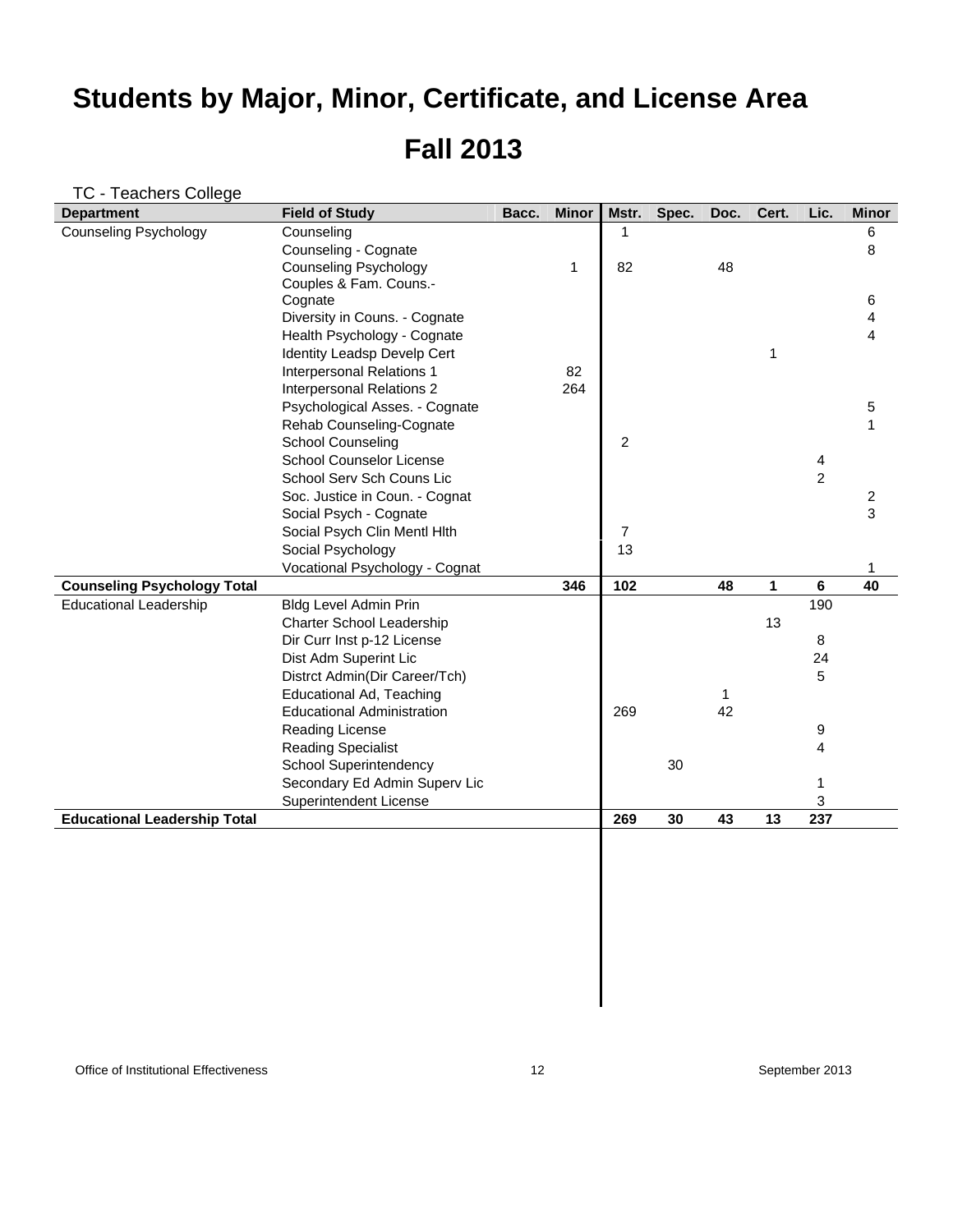| <b>Teachers College</b>             |                                                                |       |                |              |       |      |                   |                |                |
|-------------------------------------|----------------------------------------------------------------|-------|----------------|--------------|-------|------|-------------------|----------------|----------------|
| <b>Department</b>                   | <b>Field of Study</b>                                          | Bacc. | <b>Minor</b>   | Mstr.        | Spec. | Doc. | Cert.             | Lic.           | <b>Minor</b>   |
| <b>Educational Psychology</b>       | Clinical Neuropsychology                                       |       |                |              |       |      | 7                 |                |                |
|                                     | <b>Educational Psych School</b>                                |       |                |              | 16    |      |                   |                |                |
|                                     | Educational Psych. - Cognate                                   |       |                |              |       |      |                   |                | 4              |
|                                     | <b>Educational Psychology</b>                                  |       | $\overline{c}$ | 40           |       | 15   |                   |                |                |
|                                     | <b>Educational Psychology School</b>                           |       |                |              |       | 27   |                   |                |                |
|                                     | Gifted and Talented Education                                  |       | 9              |              |       |      |                   |                |                |
|                                     | Gifted/Talented Cert                                           |       |                |              |       |      | 16                |                |                |
|                                     | Gifted/Talented Ed License                                     | 1     |                |              |       |      |                   | 69             |                |
|                                     | Gifted/Talented License                                        |       |                |              |       |      |                   |                |                |
|                                     | Human Development Cert                                         |       |                |              |       |      | 8                 |                |                |
|                                     | Neuropsychology - Cognate                                      |       |                |              |       |      |                   |                | 6              |
|                                     | Psych of Human Dev. - Cognate                                  |       | 1              |              |       |      |                   |                | $\overline{c}$ |
|                                     | Psych of Human Development                                     |       | 247            |              |       |      |                   |                |                |
|                                     | Research Method. - Cognate                                     |       |                |              |       |      |                   |                | 6              |
|                                     | School Psychologist                                            |       |                |              |       |      |                   | 14             |                |
|                                     | School Psychology                                              |       |                | 18           |       | 3    |                   |                |                |
|                                     | School Serv Schl Psych Lic                                     |       |                |              |       |      |                   | 1              |                |
| <b>Educational Psychology Total</b> |                                                                | 1     | 259            | 58           | 16    | 45   | 31                | 84             | 18             |
| <b>Educational Studies</b>          | Adult and Comm Education                                       |       |                | 57           |       | 29   |                   |                |                |
|                                     | Adult Comm. Ed. - Cognate                                      |       |                |              |       |      |                   |                | 3              |
|                                     | <b>College University Teaching</b>                             |       |                |              |       |      | 12                |                |                |
|                                     | <b>Community College Leadership</b>                            |       | 15             |              |       |      | 6<br>$\mathbf{1}$ | $\overline{7}$ |                |
|                                     | <b>Computer Education</b><br><b>Computer Education License</b> | 1     |                |              |       |      |                   |                |                |
|                                     | Curric and Educational Tech                                    |       |                | 49           |       |      |                   |                |                |
|                                     | Curric. and Ed. Tech - Cognate                                 |       |                |              |       |      |                   |                | $\overline{c}$ |
|                                     | Curriculum - Cognate                                           |       |                |              |       |      |                   |                | 3              |
|                                     | Dis Admin Dir Curr Inst Lic                                    |       |                |              |       |      |                   | 3              |                |
|                                     | Ed Tech - Cognate                                              |       |                |              |       |      |                   |                | 3              |
|                                     | Educ. Adm. Supervisn - Cognate                                 |       |                |              |       |      |                   |                | $\overline{c}$ |
|                                     | <b>Educational Studies</b>                                     |       |                |              |       | 21   |                   |                |                |
|                                     | Educational Tech. - Cognate                                    |       |                |              |       |      |                   |                | $\overline{c}$ |
|                                     | <b>Educational Technology</b>                                  |       | $\overline{7}$ |              |       |      |                   |                |                |
|                                     | Exec Dev. Public Ser - Cognate                                 |       |                |              |       |      |                   |                | 1              |
|                                     | Exec Develpmt Public Serv                                      |       |                | 46           |       |      |                   |                |                |
|                                     | <b>Executive Development</b>                                   |       |                | $\mathbf{1}$ |       |      |                   |                |                |
|                                     | Higher Education - Cognate                                     |       |                |              |       |      |                   |                | 4              |
|                                     | Hist & Phil of Educ - Cognate                                  |       |                |              |       |      |                   |                | 4              |
|                                     | Hit Phil Soc Ed - Cognate                                      |       |                |              |       |      |                   |                | 5              |
|                                     | Leadership Studies                                             |       | 50             |              |       |      |                   |                |                |
|                                     | Mid Level Ed Cert                                              |       |                |              |       |      | 3                 |                |                |
|                                     | <b>Multicultural Education</b>                                 |       | 5              |              |       |      |                   |                |                |
|                                     | Secondary Education                                            |       |                | 25           |       |      |                   |                |                |
|                                     | Studnt Affairs Admin Higher Ed                                 |       |                | 40           |       |      |                   |                |                |
| <b>Educational Studies Total</b>    |                                                                | 1     | 75             | 209          |       | 50   | 21                | 10             | 22             |
|                                     |                                                                |       |                |              |       |      |                   |                |                |
|                                     |                                                                |       |                |              |       |      |                   |                |                |
|                                     |                                                                |       |                |              |       |      |                   |                |                |
|                                     |                                                                |       |                |              |       |      |                   |                |                |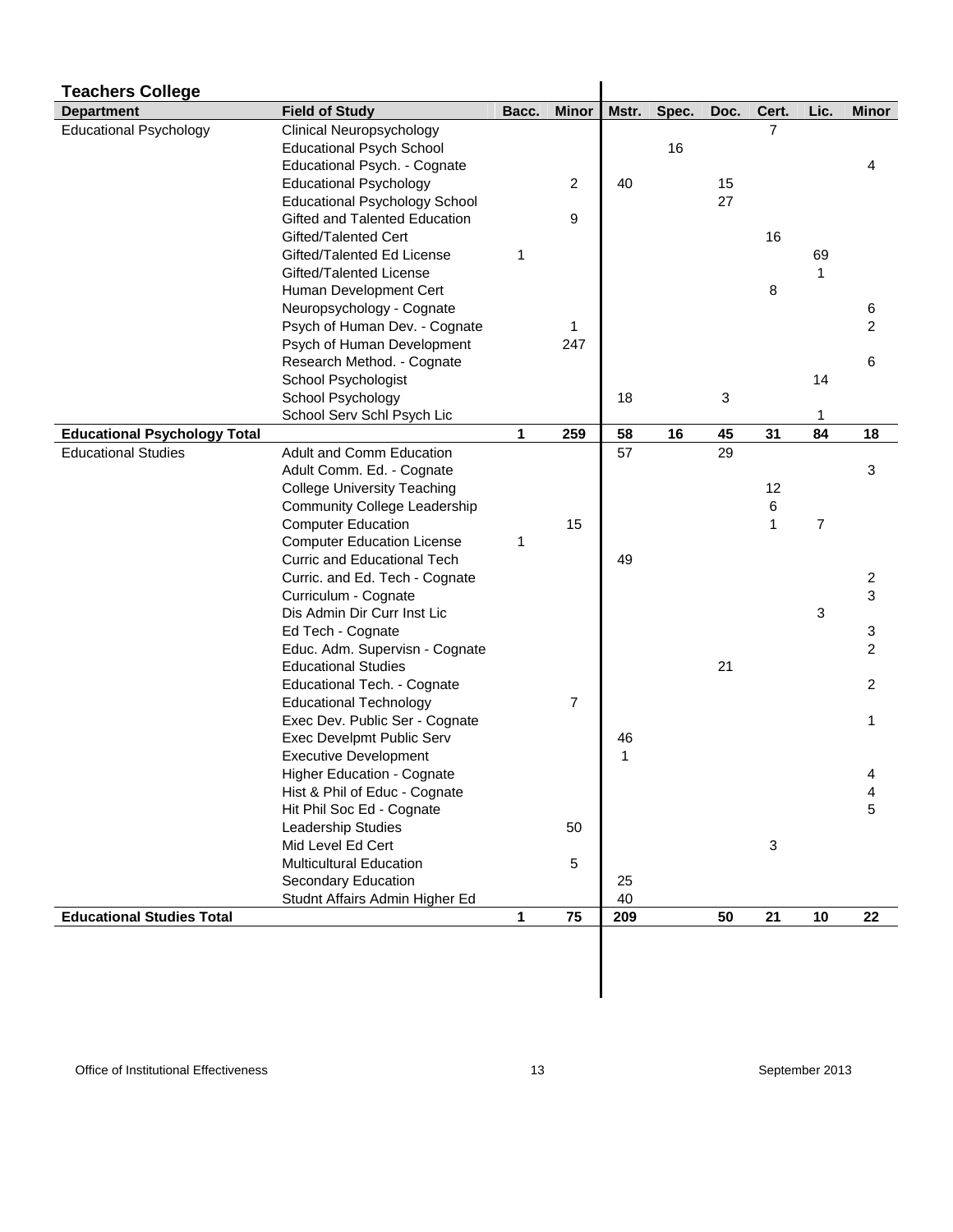| <b>Teachers College</b>           |                                                                |       |              |                |       |      |       |          |                |
|-----------------------------------|----------------------------------------------------------------|-------|--------------|----------------|-------|------|-------|----------|----------------|
| <b>Department</b>                 | <b>Field of Study</b>                                          | Bacc. | <b>Minor</b> | Mstr.          | Spec. | Doc. | Cert. | Lic.     | <b>Minor</b>   |
| <b>Elementary Education</b>       | Early Childhood - Cognate                                      |       |              |                |       |      |       |          |                |
|                                   | Early Childhood Administration                                 |       |              |                |       |      | 13    |          |                |
|                                   | Early Childhood Ed (Pre K) Lic                                 |       |              |                |       |      |       | 9        |                |
|                                   | Early Childhood Ed., Teaching                                  | 78    | 1            |                |       |      |       |          |                |
|                                   | Early Chldhd Pre-3 Lic                                         |       |              |                |       |      |       | 1        |                |
|                                   | Elem Ed: Early Child. - Cognat                                 |       |              |                |       |      |       |          | 3              |
|                                   | Elem Ed: Reading - Cognate                                     |       |              |                |       |      |       |          |                |
|                                   | Elementary Ed - Cognate                                        |       |              |                |       |      |       |          |                |
|                                   | Elementary Ed K-6 License                                      |       |              |                |       |      |       | 8        |                |
|                                   | Elementary Ed Supervison Lic                                   |       |              |                |       |      |       | 1        |                |
|                                   | Elementary Education, Teaching                                 | 718   |              | 148            |       | 9    |       |          |                |
|                                   | Eng as Secondary Lang for Eled                                 |       | 1            |                |       |      |       |          |                |
|                                   | Erly Chldhd With Spec Ed Minr                                  | 11    |              |                |       |      |       |          |                |
|                                   | <b>Literacy Instruction Cert</b>                               |       |              |                |       |      | 27    |          |                |
|                                   | Reading                                                        |       |              |                |       |      |       | 1        |                |
|                                   | Reading Ed License                                             |       |              |                |       |      |       | 22       |                |
|                                   | Teacher of Reading Eled 1                                      |       | 1            |                |       |      |       |          |                |
|                                   | Teacher of Reading Eled 2                                      |       | 63           |                |       |      |       |          |                |
|                                   | Wellness Phys Ed for Eled                                      |       | 1            |                |       |      |       |          |                |
| <b>Elementary Education Total</b> |                                                                | 790   | 67           | 148            |       | 9    | 40    | 40       | 6              |
| Interdepartmental - TC            | Elem Ed Spec Ed Excp Needs                                     | 212   |              |                |       |      |       |          |                |
|                                   | Erly Chld. Erly Chld. Sp Ed, T                                 | 32    |              |                |       |      |       |          |                |
|                                   | Gen Early/Mid Chldhood Lic                                     |       |              |                |       |      |       | 6        |                |
|                                   | General Field Ed - Cognate                                     |       |              |                |       |      |       |          | 24             |
| Interdepartmental - TC Total      |                                                                | 244   |              |                |       |      |       | 6        | 24             |
| Special Education                 | App Behav Analysis - Cognate                                   |       |              |                |       |      |       |          | $\overline{2}$ |
|                                   | <b>Applied Behavior</b>                                        |       |              | 789            |       |      | 159   |          |                |
|                                   | Applied Behavior License                                       |       |              |                |       |      | 197   |          |                |
|                                   | Autism                                                         |       |              |                |       |      | 340   |          |                |
|                                   | Dist Adm Excep Needs Lic                                       |       |              |                |       |      |       | 6        |                |
|                                   | Distrct Admin(Dir Excpt Nds)                                   |       |              |                |       |      |       | 32       |                |
|                                   | Early Childhd Special Educ                                     | 1     | 2            |                |       |      |       |          |                |
|                                   | Excp Needs Hearg Impaird Lic                                   |       |              |                |       |      |       | 2        |                |
|                                   | Excpt Nds Early Childhd Sp Ed                                  | 61    |              |                |       |      |       | 19       |                |
|                                   | Excpt Nds Hrg Impaired Sp Ed                                   |       |              |                |       |      |       | 3        |                |
|                                   | <b>Excpt Nds Mild Interventions</b>                            |       |              |                |       |      |       | 68<br>24 |                |
|                                   | <b>Excpt Nds Sevre Interventions</b>                           | 62    |              |                |       |      |       | 9        |                |
|                                   | Excpt Nds, Intense Intervntns<br>Excpt Nds, Mild Interventions | 61    |              |                |       |      |       |          |                |
|                                   | Excpt. Nds Early Childhd Sp Ed                                 | 14    |              |                |       |      |       |          |                |
|                                   | Excptnl Needs, Early Chld Inte                                 |       |              |                |       |      |       |          |                |
|                                   | Response to Intervention                                       |       | 4            |                |       |      | 26    |          |                |
|                                   | SPCED, Hearing Impaired                                        |       | 3            |                |       |      |       |          |                |
|                                   | Special Ed Genrl License                                       | 1     |              |                |       |      |       |          |                |
|                                   | Special Ed, Hearing Impaired                                   |       | 29           |                |       |      |       |          |                |
|                                   | Special Ed, Ser Emotnl Hndcaps                                 |       |              | $\overline{c}$ |       |      |       |          |                |
|                                   | Special Ed. General - Cognate                                  |       |              |                |       |      |       |          | 1              |
|                                   | <b>Special Education</b>                                       |       |              | 226            |       | 16   |       |          |                |
| <b>Special Education Total</b>    |                                                                | 197   | 38           | 1010           |       | 16   | 493   | 147      | 3              |
| <b>College Total</b>              |                                                                | 1232  | 723          | 1783           | 46    | 211  | 594   | 513      | 106            |